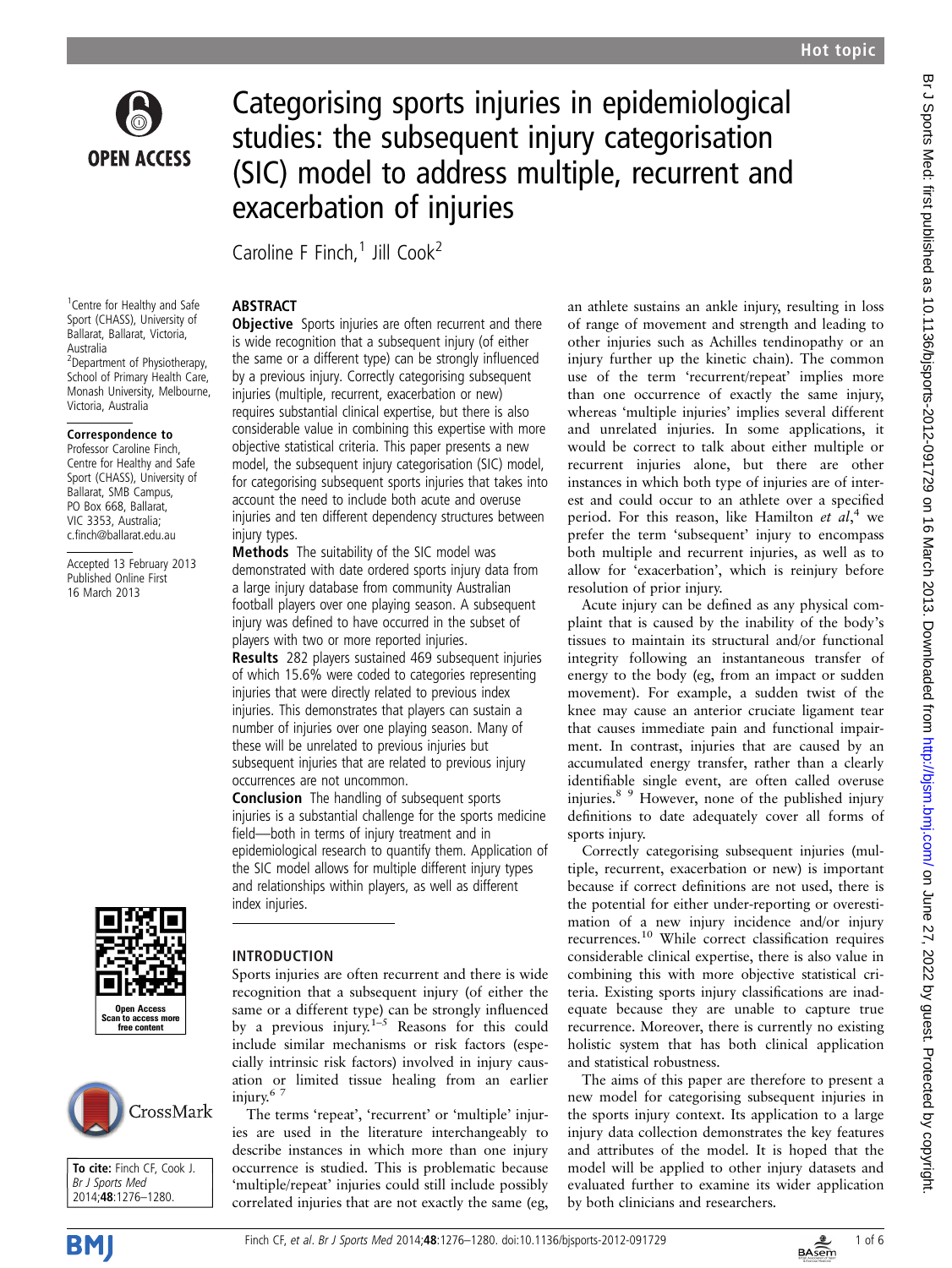#### DEFINING SUBSEQUENT INJURY RISK IN RELATION TO RECOVERY FROM AN INITIAL OR INDEX INJURY

To date, subsequent injuries have generally been considered from a clinical management and return-to-play (or time away from sport to recover from injury) perspective.<sup>1-3</sup> <sup>10-12</sup> However, there are many issues with defining and recording subsequent injuries in the sporting context. Sports injury surveillance guidelines and several conceptual papers describe the complex issues associated with properly classifying injuries as recurrent, reinjury, exacerbations or overuse.4 8 13 14 There has also been considerable attention given to consensus statements for sports injury surveillance, with the vast majority considering recurrent injury as one type of subsequent injury.<sup>13-16</sup> Most of these follow the suggestions of Fuller et  $al$ ,<sup>7</sup> though a new conceptualisation of overuse injury has been proposed by Bahr,<sup>8</sup> and a refined definition of subsequent injury was given more recently by Hamilton et al.<sup>4</sup> Reported definitions of subsequent injury have been both sport-specific and context-specific and whether or not the person has fully or partially recovered (or continues to play injured) from a previous injury has been considered to varying degrees.<sup>4710</sup>

The most recent taxonomy of subsequent sports injury<sup>4</sup> recommends that injuries be coded as: (1) new injury=different location, (2) local injury=same location but different type and (3) recurrent injury=same location and same type. In this taxonomy, the last two categories represent injuries that could be correlated with an initial injury. It has been accepted that the nature (at a tissue level), rather than just the general location of the injury (eg, knee or thigh), is also important when categorising repeat injuries.<sup>7</sup> Others have argued that a recurrent injury should only be defined as one that is of the *same type* occurring at the same site but only after full recovery from an earlier injury.7 13 14 None of this prior work, however, discusses subsequent injuries from a statistical viewpoint, and therefore adequate recognition of the various dependencies (or possible relationships) between injuries within players is lacking in the sports medicine literature.

# A NEW MODEL OF SUBSEQUENT INJURY CATEGORISATION (THE SIC MODEL)

The SIC model is one that takes into account the need to include both acute and overuse injuries and ten different dependency structures between injury types, and is outlined in table 1. Compared to the existing sports injury definitions, it adopts a more statistically oriented approach towards categorising injury types that makes provision for all potential withinperson injury dependencies.

This approach is consistent with statistical modelling principles.<sup>17</sup> The model was constructed using Bayesian data analysis principles that first require that a full probability model of all the possible outcomes be constructed.<sup>18</sup> The starting point was therefore to construct a probabilistic model that included all combinations of the possible relationships between two injuries, irrespective of how likely they were. These categories were then checked to ensure that they had clinical meaning and that they were relevant to most sports injury data collections. In Bayesian statistical parlance, this is the prior predictive distribution of subsequent injury outcomes.

Table 1 also maps this new SIC model against the recent Hamilton et  $al<sup>4</sup>$  subsequent injury definition and the Fuller et  $al^7$  recurrent/reinjury/exacerbation definitions. The overuse definitions are consistent with the approach advocated by Clarsen et al.<sup>19</sup>

It is recognised that for some real-world datasets some of the dependency categories within the SIC model may not apply (with the potential for some zero count cells), but it is still important to include them in an overall categorisation model, especially from a statistical model point of view. The categories within the SIC model are therefore holistic and intended to capture all types of subsequent injuries, while also being mutually exclusive. For example, to make a clinical case for category 5, a back-related hamstring strain could have an unclear clinical diagnosis; at times, it could present only like a hamstring strain and at other times, only like a low back issue. A player who presents twice with this injury will fit category 5. Category 6 is

Table 1 The subsequent injury categorisation (SIC) model: classification of subsequent injuries according to the most likely clinically relevant categories with different statistical dependencies between an index injury and a subsequent injury

| Subsequent injury<br>characterised by body site and<br>nature | New classification of subsequent injury in<br>relation to an index injury i* (dependency<br>category number)                                                                                                                | Definition of Hamilton et al <sup>4</sup> t                                           | Definition of Fuller et al <sup>7</sup> t                                           |
|---------------------------------------------------------------|-----------------------------------------------------------------------------------------------------------------------------------------------------------------------------------------------------------------------------|---------------------------------------------------------------------------------------|-------------------------------------------------------------------------------------|
| No injury                                                     | None (1)                                                                                                                                                                                                                    | Not considered                                                                        | Not considered                                                                      |
| Exact same injury in terms of<br>body site and nature         | Acute onset which occurs after full recovery of index<br>injury i—related to index injury $i(2)$                                                                                                                            | Recurrent                                                                             | Reinjury                                                                            |
|                                                               | Acute onset exacerbation or reinjury before full<br>recovery—related to index injury i (3)                                                                                                                                  |                                                                                       | Exacerbation                                                                        |
|                                                               | Continual or sporadic experiences of pain or other<br>physical discomfort—related to index injury i $(4)$ #<br>Continual or sporadic experiences of pain or other<br>physical discomfort—not related to index injury i (5)‡ | Not clear                                                                             | Not clear                                                                           |
|                                                               | Not related to index injury i (6)                                                                                                                                                                                           | Not considered                                                                        | Not considered                                                                      |
| Injury to same body site but<br>different nature              | Occurrence related to index injury i (7)<br>Occurrence not related to index injury i (8)                                                                                                                                    | Local-but possibility of different<br>relationships to index injury not<br>considered | New—but possibility of different<br>relationships to index injury not<br>considered |
| Injury to different body part<br>(irrespective of nature)     | Occurrence related to index injury i (9)<br>Occurrence not related to index injury i (10)                                                                                                                                   | New-but possibility of different<br>relationships to index injury not<br>considered   | New-but possibility of different<br>relationships to index injury not<br>considered |

\*It is possible for there to be more than one index in a given sequence of injuries and the term index injury i refers to the ith index injury. i=1, 2, etc. †These categorisations do not explicitly recognise new (multiple) index injuries, but the concept can be easily incorporated. ‡Categories relating to overuse injuries with no acute onset of symptoms.

# 2 of 6 Finch CF, et al. Br J Sports Med 2014;48:1276–1280. doi:10.1136/bjsports-2012-091729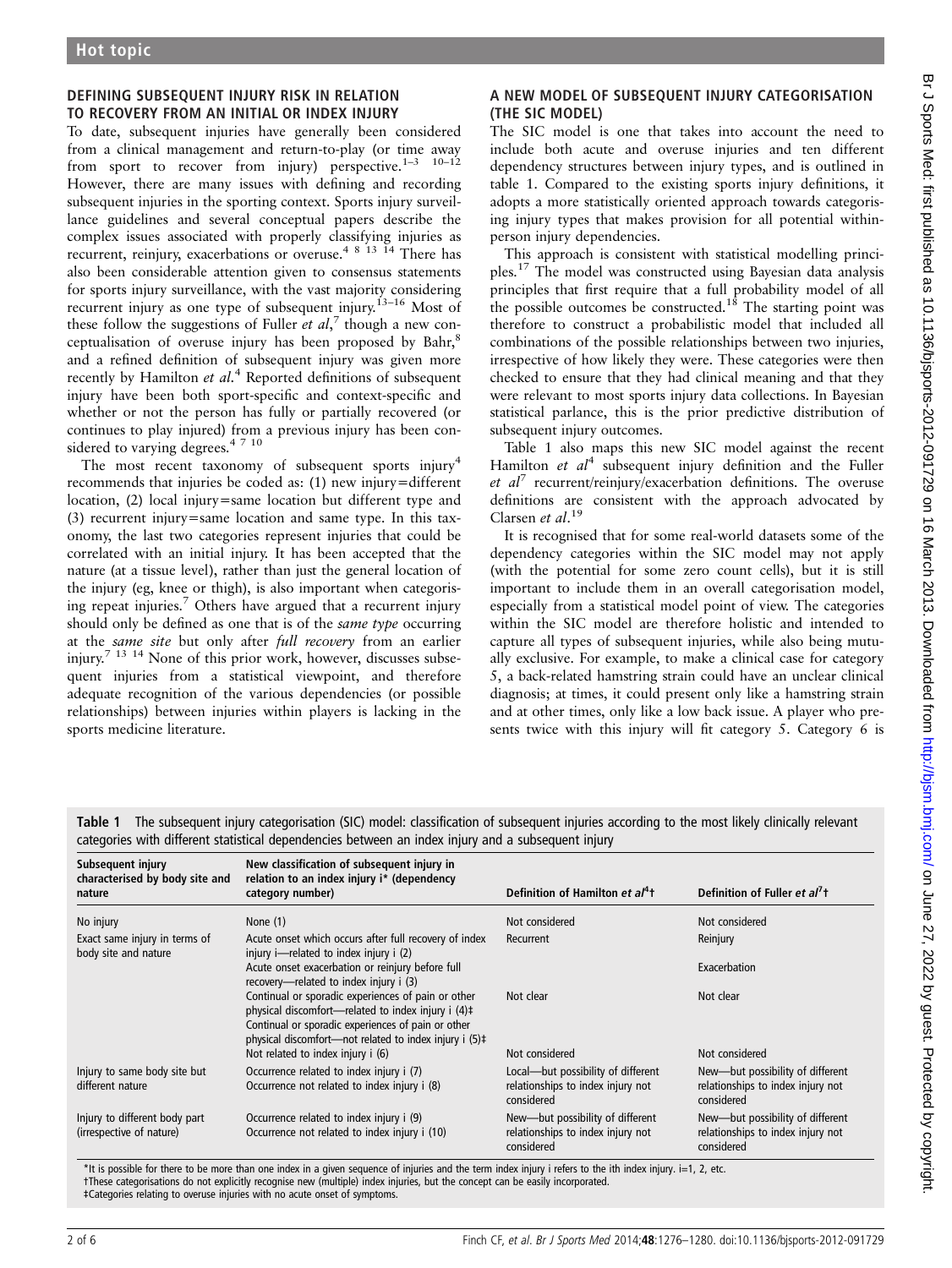easier to define and would include cases such as a player who sustains a fracture from a direct blow in one season and then fully recovers but sustains a similar fracture in the following season; this clearly fits category 6 rather than categories 7–10. Similarly, the category 'no injury' is included for model completeness from a statistical viewpoint, but is expected to have zero counts.

#### USING THE SIC MODEL TO CATEGORISE INJURIES: INCORPORATING MULTIPLE INDEX INJURIES

Consistent with the Bayesian statistical modelling approach, $18$ the next stage was to calculate the posterior probability distribution by applying the model to an existing dataset and, in this case, to count the number of injury cases assigned to each category.

Comparison in a pairwise fashion to an earlier injury is required to assess the recurrent nature of an injury. Access to reliable information before the first injury recorded or onset of the problem is difficult, and so the first index injury needs to be taken as the first recorded injury for a given athlete in a case series or new study. Using data from existing prior sources could potentially bias the data in relation to the duration and quality of the information contained in those records. For overuse injuries, this first index injury can only be taken to be the first (recorded) time presentation of symptoms as there is no way to determine loss of structural and functional integrity of body tissue that remains asymptomatic, and asymptomatic pathology in the sporting population is high.

Depending on the nature of the first index injury, it may not be reasonable to assume that all subsequent injuries will be related to that one. If an athlete sustains several injuries, and these are recorded in sequence, then it is possible that there will be different index injuries. This is analogous to the competing risks issue that arises in survival analysis where people can be at risk of several different health problems at the same time.<sup>20</sup> To allow for competing injury risks, the model needs to allow different and multiple index injuries.

#### APPLICATION OF THE SIC MODEL TO SPORTS INJURY DATA

The suitability of the SIC model was assessed with sports injury data from the Preventing Australian Football Injuries through eXercise (PAFIX) study. Full details of the study methods and data collection processes have been published elsewhere,<sup>21 22</sup> as has a specific description of the nature, body region and cause of these injuries.<sup>23</sup> All injuries were assigned a diagnosis code

according to the internationally recognised Orchard Sports Injury Coding System (OSICS-10).<sup>24</sup>

The OSICS-10 codes assigned to each injury were used to categorise them, and decisions were supplemented with the body region and nature of injury codes, as well as text narrative descriptions of the injury events. All injuries for a given person were ordered by date of occurrence, to provide a temporal sequence of injuries for each player. The first injury was taken to be the first index injury against which the SIC model was applied, but it was also recognised that there could be more than one index injury within a given series of injuries in some athletes.

Over the 2007 and 2008 playing seasons, the PAFIX study prospectively recorded 1082 injuries sustained by 1564 community Australian football players.<sup>21</sup> A total of 36% of the players sustained at least one injury (range 1–8).

All injuries were ordered sequentially according to the date of their occurrence to determine the first index injury and all other subsequent injuries following it (either another index injury or related injuries). A subsequent injury was defined to have occurred in the subset of players with two or more reported injuries. Overall, 469 subsequent injuries were sustained by 282 players. According to the Hamilton et al<sup>4</sup> sports injury taxonomy, 12% of these subsequent injuries were recurrent and hence likely to be dependent on previous injuries (table 2).

Table 3 classifies the 469 subsequent injuries in the PAFIX dataset according to the SIC model categories, relative to the first injury recorded in the dataset (ie, the first index injury) and other identified subsequent index injuries. This table shows what the model looks like when applied to a sports injury dataset and provides the Bayesian posterior distribution<sup>18</sup> of the model categories. The most likely reason for there being no cases coded to category 6 and this dataset recorded injuries to players over one playing season only. Collectively, 15.6% of all subsequent injuries in the PAFIX community Australian football injury dataset would be coded to categories representing injuries that are directly related to previous index injuries. This can be contrasted to the 12% shown in table 2, where injuries were categorised according to the Hamilton et  $al<sup>4</sup>$  scheme.

## Multiple index injuries

One of the challenges with coding injury data from sequences of this type collected over a period of time (eg, a playing season) is identifying index injuries as the 'subsequent' injury status always needs to be determined in relation to an earlier injury in a series. When players only sustain two injuries, the first chronological injury is taken as the index injury and the

|  |  |  |  | Table 2 Type of subsequent injury sustained by community football players, according to the classification by Hamilton et $aI^4$ |
|--|--|--|--|----------------------------------------------------------------------------------------------------------------------------------|
|--|--|--|--|----------------------------------------------------------------------------------------------------------------------------------|

| Number of injuries<br>per player |                   | <b>Total number of</b> | Number (%) of subsequent injuries according to injury<br>category |           |           |  |
|----------------------------------|-------------------|------------------------|-------------------------------------------------------------------|-----------|-----------|--|
|                                  | Number of players | subsequent injuries    | <b>New</b>                                                        | Local     | Recurrent |  |
| $\overline{2}$                   | 161               | 161                    | 128 (80%)                                                         | 18 (11%)  | 15 (9%)   |  |
| 3                                | 86                | 172                    | 133 (77%)                                                         | 18 (11%)  | 21 (12%)  |  |
| $\overline{4}$                   | 18                | 54                     | 36 (67%)                                                          | 12 (22%)  | $6(11\%)$ |  |
| 5                                | 8                 | 32                     | 23 (71%)                                                          | 4(13%)    | 5(16%)    |  |
| 6                                |                   | 25                     | 20 (80%)                                                          | 2(8%)     | 3(12%)    |  |
|                                  |                   | 18                     | 10(55%)                                                           | $2(11\%)$ | 6(34%)    |  |
| 8                                |                   |                        | 5(71%)                                                            | 2(29%)    |           |  |
| Total                            | 282               | 469                    | 355 (76%)                                                         | 58 (12%)  | 56 (12%)  |  |

Cases in which the players sustained only one injury are not included because they were not 'subsequent' to another injury. Local injuries were classified when successive injuries had an Orchard Sports Injury Coding System (OSICS-10 code) to the same body region but a different pathology. Recurrent injuries had exactly the same fout-digit OSICS-10 code.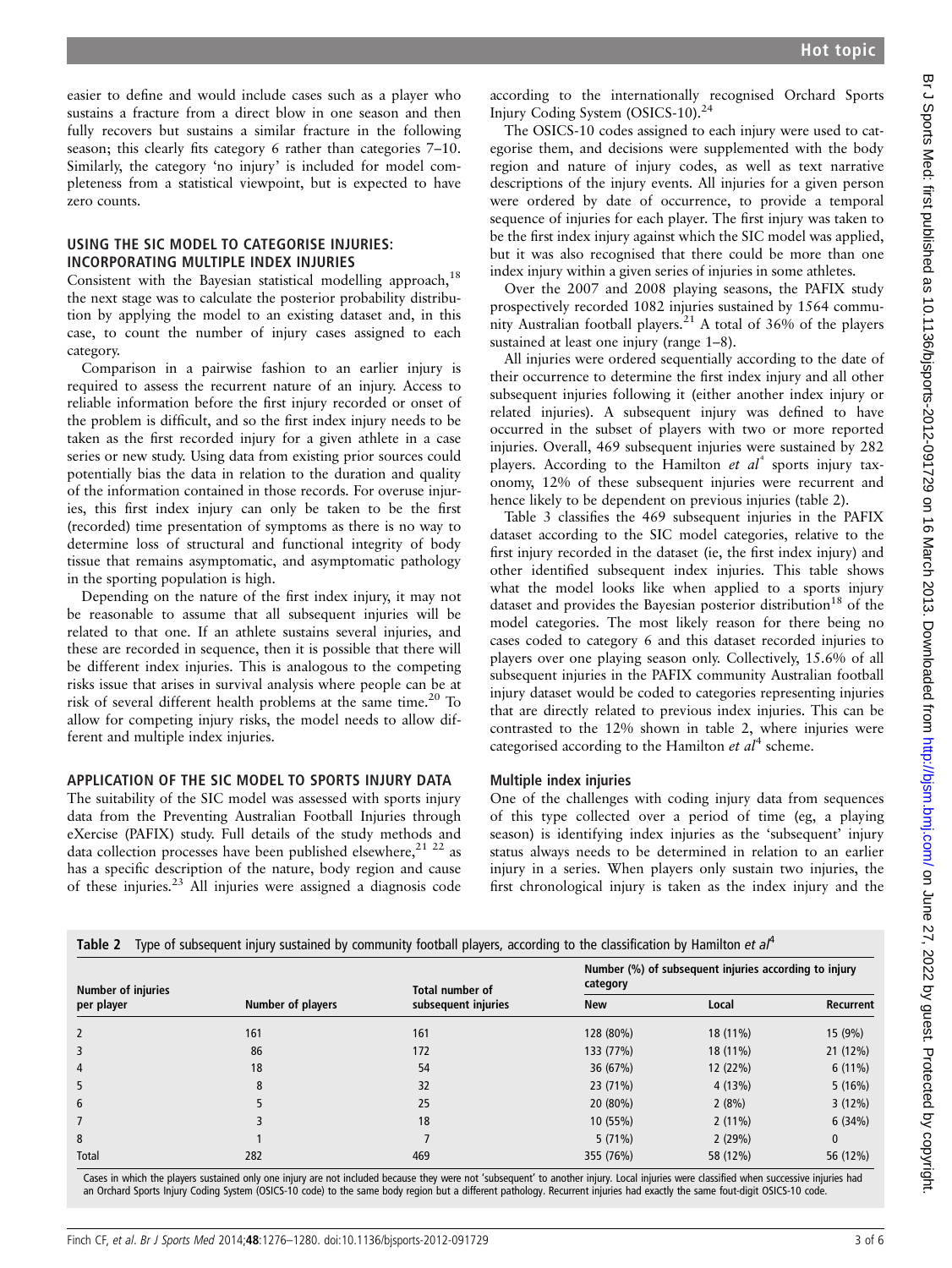Table 3 Application of the subsequent injury categorisation model to the categorisation of injuries and their likely dependency, subsequent to an index injury in community Australian football players (n=282 players, 469 injuries)

| Subsequent injury characterised by<br>body site and nature | New classification of subsequent injury in relation to index<br>injury* (dependency category number)      | Percentage of all injuries in PAFIX players<br>with $\geq$ 2 injuries (n=456) coded to this category,<br>allowing for different index injuries |
|------------------------------------------------------------|-----------------------------------------------------------------------------------------------------------|------------------------------------------------------------------------------------------------------------------------------------------------|
| No injury                                                  | None (1)                                                                                                  | $\mathbf{0}$                                                                                                                                   |
| Exact same injury in terms of body site<br>and nature      | Acute onset which occurs after full recovery of index injury-<br>related to index injury (2)              | 3.6                                                                                                                                            |
|                                                            | Acute onset exacerbation or reinjury before full recovery-related<br>to index injury (3)                  | 8.9                                                                                                                                            |
|                                                            | Continual or sporadic experiences of pain or other physical<br>discomfort-related to index injury (4)t    | 0.6                                                                                                                                            |
|                                                            | Continual or sporadic experiences of pain or other physical<br>discomfort-not related to index injury (5) | 0.4                                                                                                                                            |
|                                                            | Not related to index injury (6)                                                                           | $\mathbf{0}$                                                                                                                                   |
| Injury to same body site but different                     | Occurrence related to index injury (7)                                                                    | 0.2                                                                                                                                            |
| nature                                                     | Occurrence not related to index injury (8)                                                                | 7.4                                                                                                                                            |
| Injury to different body part (irrespective                | Occurrence related to index injury (9)                                                                    | 2.6<br>76.3                                                                                                                                    |
| of nature)                                                 | Occurrence not related to index injury (10)                                                               |                                                                                                                                                |

Shaded cells indicate instances where there is some statistical dependency (eg, relatedness) among injury types.

\*This table includes categorisations against all index injuries (not just the first injury), when they could be identified.

subsequent status of the second injury is determined in relation to that index injury. However, when players sustain more than two injuries, it is possible that the first injury is no longer the appropriate index injury for subsequent injuries. For example, one player sustained the following four injuries sequentially by date order: fracture of finger (OSICS-10: WFFX), fracture of finger (OSICS-10: WFFX), lower leg muscle injury (OSICS-10: QMXX), lower leg muscle injury (OSICS-10: QMXX). It was considered that the second injury was subsequent and related to the first one but that the third injury, while subsequent to the first two, was not related to either of them. The fourth injury was unrelated to the first two but related to the third injury, and so the third injury was taken to be a second index injury for the purposes of assigned clarification codes.

Table 4 summarises the number of different index injuries found in the PAFIX data, according to the cases with specific overall numbers of injury. For example, of those players with three injuries, 50 (58.1%) had three unique/index injuries, 34 (39.5%) had two index injuries and 2 (2.3%) had one index injury. Similarly, of the players with two injuries, just over one in seven players (15.5%) had only one index injury, with the second injury being related to the first one.

|                | <b>Table 4</b> Distribution of the number of unique index injuries in the |
|----------------|---------------------------------------------------------------------------|
|                | sets of injuries sustained by community football players over one         |
| playing season |                                                                           |

| Overall number | Number of players with  |                          | Number of players with<br>this number of index<br>injuries |                          |              |                |                |
|----------------|-------------------------|--------------------------|------------------------------------------------------------|--------------------------|--------------|----------------|----------------|
| of injuries    | this number of injuries |                          | $\overline{2}$                                             | 3                        | 4            | 5              | 6              |
| 8              |                         | 0                        | $\mathbf{0}$                                               | $\mathbf{0}$             | $\mathbf{0}$ | $\bf{0}$       | 1              |
|                | 3                       | $\Omega$                 | $\mathbf{0}$                                               | 1                        | $\mathbf{0}$ | $\overline{2}$ | 0              |
| 6              | 5                       | $\Omega$                 | $\mathbf{0}$                                               | $\overline{\phantom{0}}$ | $\Omega$     | $\mathbf{1}$   | $\overline{2}$ |
| 5              | 8                       | $\Omega$                 | $\overline{2}$                                             | $\Omega$                 | 3            | 3              |                |
|                | 18                      | $\Omega$                 | 4                                                          | 9                        | 5            |                |                |
| 3              | 86                      | $\overline{\phantom{0}}$ | 34                                                         | 50                       |              |                |                |
|                | 161                     | 25                       | 136                                                        |                          |              |                |                |

#### **DISCUSSION**

Preventing subsequent injury and optimising its clinical management require a strong evidence base. Although understanding the reasons for subsequent injury needs to be based on clinical principles, robust and correctly analysed high quality data from prospective sports injury research studies that are appropriately classified can better guide prevention and clinical management, especially at the population level.<sup>15</sup> This means that there is a strong need for a set of objective and validated subsequent injury definitions that can (1) be appropriately applied to different settings where various within-player injury dependencies occur and (2) provide a logical inclusion of both acute and overuse injuries in one sports injury model.

Our application of the SIC model to an existing injury data collection shows that players can sustain a number of injuries over one playing season, and although most of these are unrelated, subsequent injuries that are related to previous injury occurrences are not uncommon. This has implications for injury prevention because a mixture of strategies will need to be implemented to prevent the initial occurrence of both new index injuries and those that are related to previous injuries. Prevention of the related subsequent injuries may require improved injury recovery and rehabilitation processes and there is a clear role for sports medicine professionals in this.

Preventing sports injury requires players' ability to tolerate repeated exposures to injury risks while being active in their sport. Better identification of risk factors leading to an initial (index) injury may help identify strategies for preventing similar subsequent injuries, especially when intrinsic risk factors play a major role. It is also possible that risk factors for a subsequent injury could be implicated in the initial injury, but they were not addressed before the subsequent injury. Of course, this is dependent on a better understanding of which types of injury occurrences are related and why this is so.

Subsequent injuries could also occur because injured players continue to participate in their sport with some modification of their techniques, physical adaptation or maladaptation, complete/incomplete recovery from injury or a combination thereof. This means that their risk of further injury will no longer be the same as for their first injury, and this change in risk is not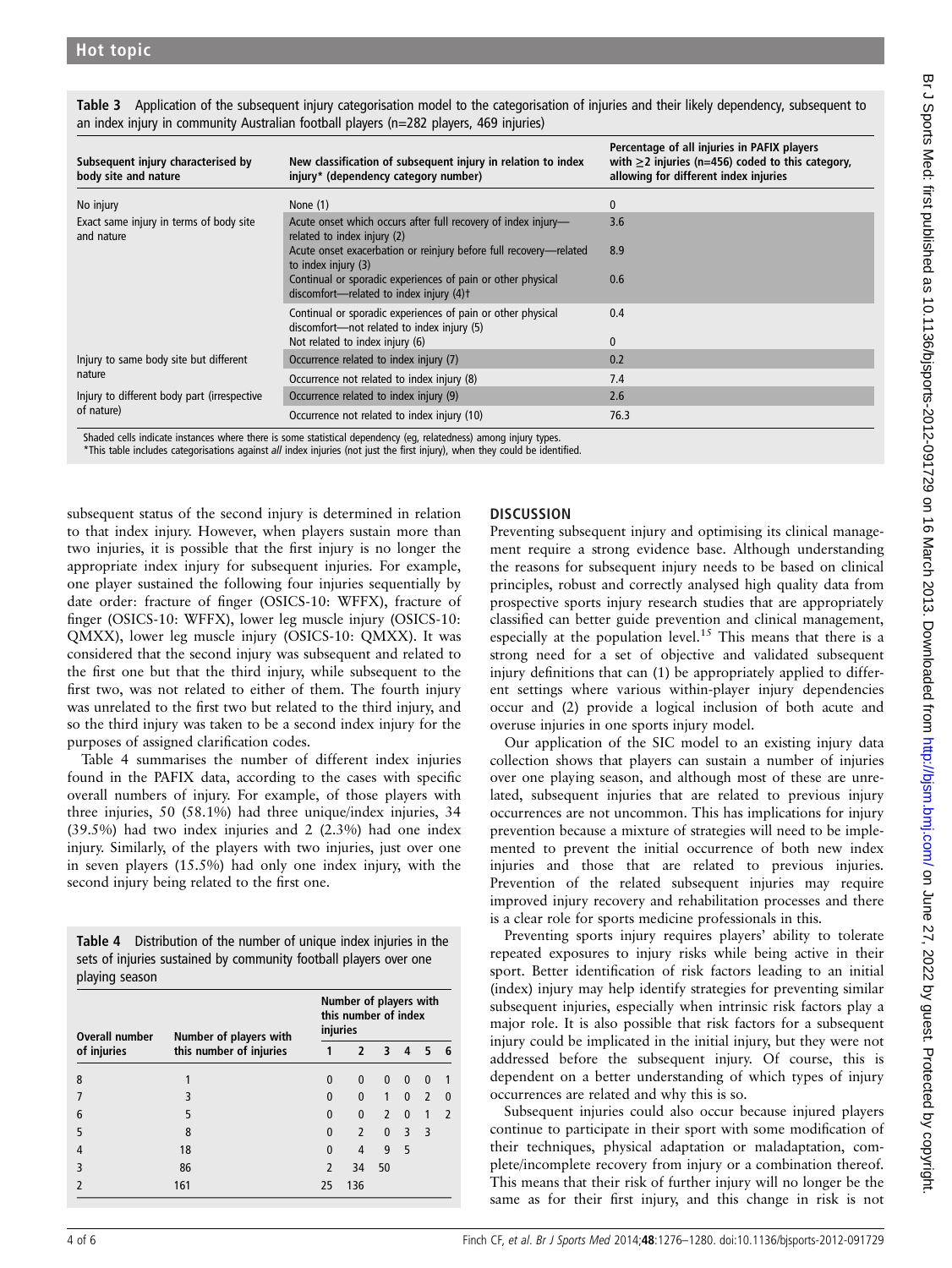considered in many studies. The fact that there are so many index injuries casts further doubt on studies which only report the first injury or time to first injury, as these are clearly ignoring valuable data on many injury cases. Coding of data according to the SIC model shows that more injuries (15.6%) were directly related to previous index injuries than would be identified by using the Hamilton et  $al<sup>4</sup>$  injury classification schemes. Identifying all related injuries is also critical to better management of injuries.

Any modelling of subsequent injury is dependent on the data collected in sports injury studies and two key issues require attention. Robust data collection techniques require attention if this model is to work adequately. Ensuring that there are clear definitions of recurrence, aggravation and exacerbation, as are provided by the SIC model, would help in identifying if the injuries were new index injuries. This paper used a Bayesian statistical modelling approach<sup>18</sup> to underpin the SIC model, and its ability to accurately model sports injury data depends on both of these factors. As with any Bayesian statistical model, it will be important that the SIC model is further tested with other prospectively collected sports injury data by other researchers.

Most of the subsequently published sports injury studies have been restricted to one playing season because players are not exposed to injury risk when they are not participating in their sport. This is an issue in aetiological studies because a higher risk of subsequent injury could manifest in the next playing season, and therefore restricting studies to only one playing season probably underestimates the risk of subsequent injury.<sup>4</sup> The few studies that have followed players over consecutive seasons have then treated each season as an independent observation period, and accumulated injury counts over all seasons. Moreover, injuries that do not occur during a playing season are often ignored, even though it could well be expected that injured players would have their treatment and conditioning regimens maintained or even increased in the off-season.<sup>1</sup> Injuries that occur in the 'off-season' or 'pre-season' are not reported in incidence studies that only report new injury occurrences during a playing season, even if they could influence subsequent injury during that season. There is a clear need for sports injury studies to incorporate injury experiences over more than one season, as well as during the off-season periods, if they are to describe the incidence of subsequent injury accurately over time.

A better understanding of the nature, causes and outcomes of subsequent injuries will have major implications for sports medicine clinical practice because returning players to preinjury function, ensuring recovery of their physical functioning and preventing future injuries are the major goals of treatment. From the preventive health, clinical treatment and injury management perspectives, subsequent injuries are problematic for players, as well as for the coaches who need to manage their training and participation workloads and the clinicians who manage the rehabilitation and recovery from those injuries.<sup>25</sup> Importantly, just because an injured player has no symptoms does not mean that they have had full tissue recovery.<sup>8 9 26</sup>

In conclusion, the recognition and handling of subsequent sports injuries pose a substantial challenge for the sports medicine field—both in terms of injury treatment and in epidemiological research to quantify them. This study has found that about one in six (or 15.6%) of all subsequent sports injuries should be coded to categories representing injuries that are directly related to previous index injuries. Moreover, injured sports participants can sustain both recurrent injuries and the same

injury again, and either can be dependent upon earlier index injuries. Importantly, this study has also shown that it is likely to be inappropriate to use the same index (eg, only the first injury in a chronological sequence) for all subsequent injuries. Together, this justifies the applicability of the SIC model through its ability to allow for multiple different injury types within players that recognises that the within-player dependencies are likely to be stronger for recurrent (exact same) injuries or injury exacerbations, rather than multiple (different but new) injury outcomes.

In summary, this paper sets out a holistic way of reviewing subsequent injuries that has strong clinical application and relevance. The SIC model needs further evaluation through application to other datasets, but the only way to do that is to put it out for evaluation by other epidemiologists. There will still be challenges in knowing how to best analyse the data classified according to the SIC model, but the frailty survival model approach recently advocated by Ullah and colleagues<sup>5 27</sup> and multistate process survival models show promise.

# What are the new findings?

- ▸ This paper presents a new model to categorise subsequent (multiple, recurrent, exacerbation or new) sports injuries, derived from statistical considerations of dependencies between different injuries and sports medicine clinical considerations.
- ▸ Greater capacity to classify subsequent injuries will allow improved understanding of the effect of initial injury on reinjury and injury exacerbations for both clinical management and injury prevention.

Acknowledgements Kathy Diamantopoulou (ACRISP, MIRI) undertook the data extraction and some data coding. Tom Ranger (Department of Physiotherapy) also assisted with the injury coding. The categorised data were extracted from the PAFIX database, which was generated through a separate NHMRC project grant (ID 400937, chief investigators CF Finch, DG Lloyd and BC Elliott; project coordinators D Twomey and T Doyle). Rory Wolfe and John Orchard are thanked for their comments on a draft version of this model. This work was conducted as part of the research programme of the Australian Centre for Research into Injury in Sports and its Prevention (ACRISP), one of the International Research Centres for Prevention of Injury and Protection of Athlete Health supported by the International Olympic Committee (IOC).

Contributors CFF conceived the study, led the development of the new model and had major responsibility for the writing of the paper. JC contributed to the development of the model, coordinated the injury diagnosis classification and contributed to the writing of the paper.

Funding CFF was supported by an NHMRC Principal Research Fellowship (ID 565900). The Australian Centre for Research into Injury in Sport and its Prevention (ACRISP) is one of the International Research Centres for Prevention of Injury and Protection of Athlete Health supported by the International Olympic Committee (IOC).

#### Competing interests None.

Provenance and peer review Not commissioned; externally peer reviewed.

Open Access This is an Open Access article distributed in accordance with the Creative Commons Attribution Non Commercial (CC BY-NC 3.0) license, which permits others to distribute, remix, adapt, build upon this work non-commercially, and license their derivative works on different terms, provided the original work is properly cited and the use is non-commercial. See: http://creativecommons.org/ licenses/by-nc/3.0/

## **REFERENCES**

Hagglund M, Walden M, Ekstrand J. Previous injury as a risk factor for injury in elite football: a prospective study over two consecutive seasons. Br J Sports Med 2006;40:767–72.